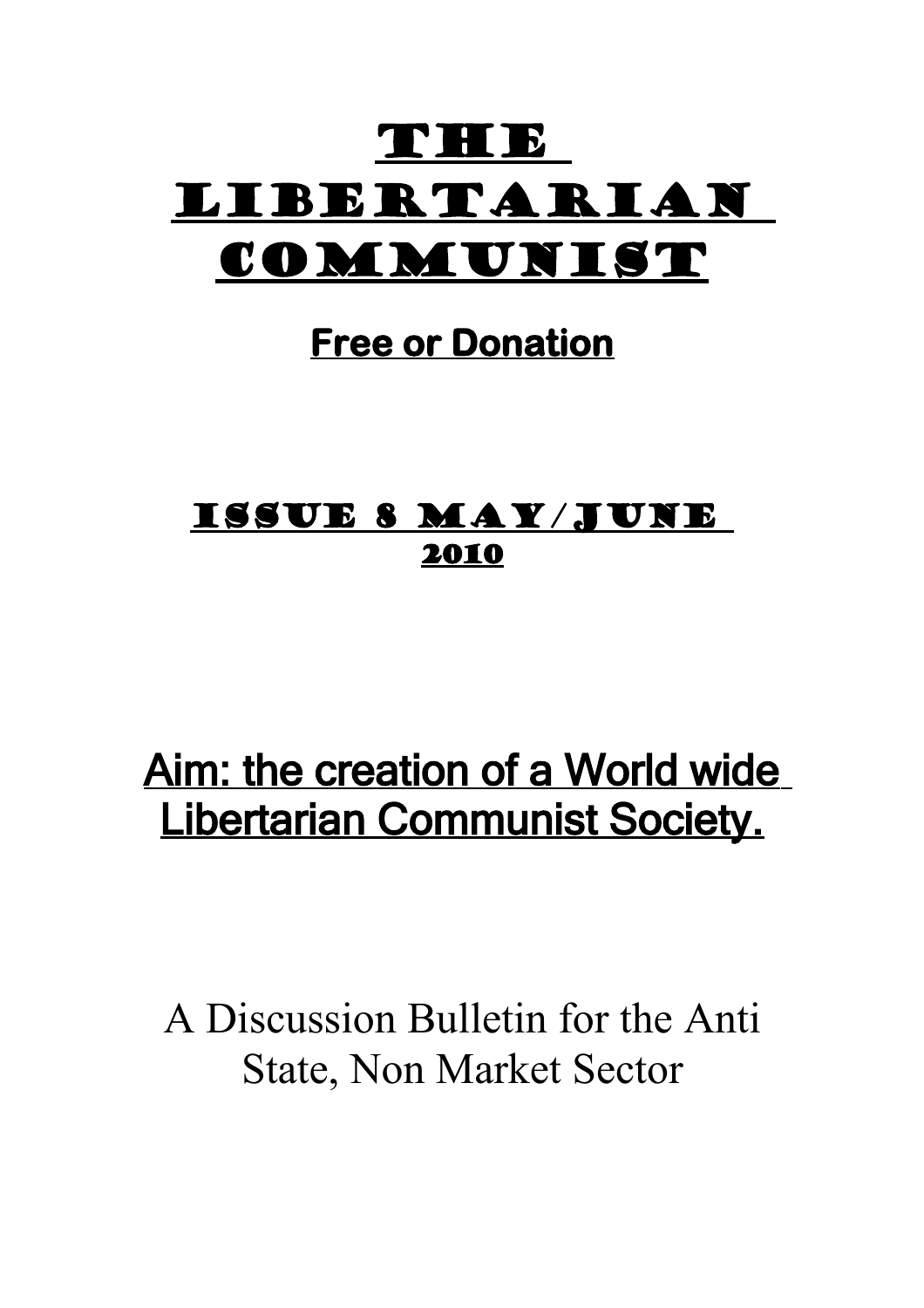The purpose of The Libertarian Communist is to promote discussion amongst the Anti State, Non Market sector irrespective of whether individuals or groups consider themselves as Anarchist, Communist or Socialist as all such titles are in need of further qualification. If you have disagreements with an article in this or any other issue, wish to offer comment or want to contribute something else to the discussion then please get in touch. If any article focuses on a particular group then that group has, as a matter of course, the right to reply. So please get in touch with your article, letters and comments. You can do this by contacting com. lib.org@googlemail.com or writing to Ray Carr, Flat 1, 99 Princess Road, Branksome, Poole, Dorset BH12 1BQ.

## **Contents**

Page 2: The Election: Sir Cecil Richshit Speaks out

Page 3: A Society of Abundance: a quote from Murray Bookchin

Page 4: Letters: Mike and Lyla Byrne. Replying to Twelve Months on, Lib Com 7

Page 4: Corporate responsibility but to whom ?

Page 5: Edited version of "Communique from an Absent Future".

Page 7:Tolpuddle 2010

Page 8: Capitalism, Socialism and Ethics: Lyla Byrne

Page 11/12 News and Contact details from the Anti State, Non Market Sector

## The Election, Sir Cecil Richshit Speaks out

In this issue The Libertarian Communist is bending its own rules and including a contribution from a member of the capitalist class, Sir Cecil Richshit. In the following he argues that the Labour governments since 1997 have acted as all governments must, in the interests of the dominant class in society. Here is what he has to say.

Dear Underlings

Firstly you need to be clear what this election and indeed all elections are really about. Do not cling to the illusion that they are about democracy and making life better and more comfortable for a majority of people. Those of you who bother to cast their vote will do (or have done so) to preserve a system whereby a small minority can continue to live a very privileged life at the expense of those whose role it is to create all the wealth in society. So what I and the rest of my class are looking for is a government that will take all the necessary measures to make the profit system work as effectively as possible. Of course since it is rather uncontrollable and we may run into trouble it is the role of the government to make the majority or a least a lot of them pay through out the period of any troubled economic waters as we certainly are not going to see a decline in our wealth. So just forget about stupid slogans such as "we are all in it together". Remember the profit system is not designed to benefit the majority and should there be a conflict between need and profit the latter will always be given priority. If you suffer hardships do not put the blame on us at the top it is your own fault for being born into the wrong class.

People like myself, members of the class who own and control the means of production and distribution and our hangers on who benefit disproportionately from their position in society do not care much which party governs providing they govern, as they must do, in our economic interests. If we are to see the end of a run of Labour governments we should acknowledge their role in doing just that. Since 1997 there has been no reduction in the gap between rich and poor. An Anatomy of **Economic Equality in the UK, reports that the richest 10% are more than 100 times more wealthy**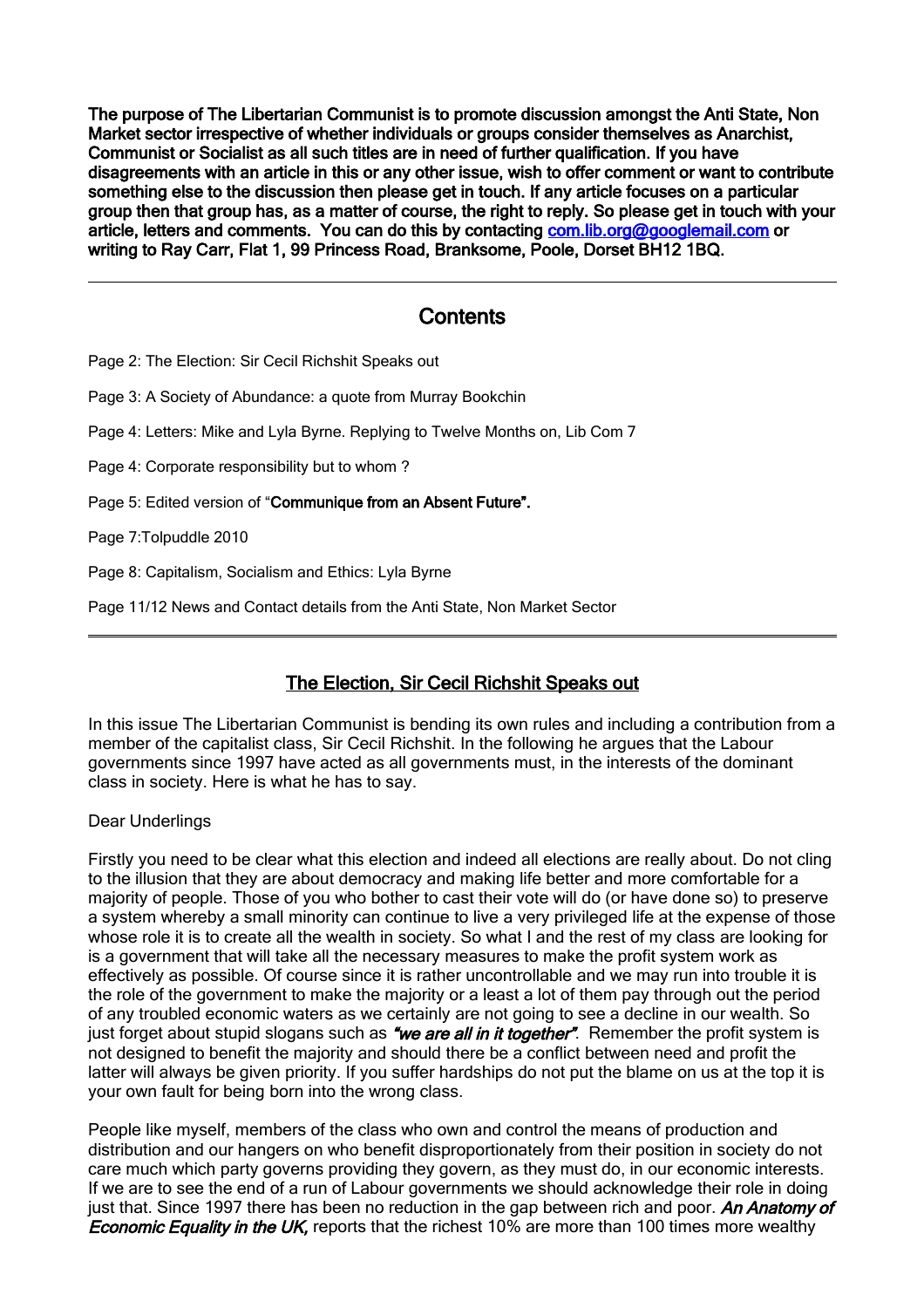than the poorest. The top 1% each have a total household wealth of at least £2.6 million and unsurprisingly it concludes that being born into a disadvantaged background has an overall negative impact on life chances. Meanwhile *Save the Children* has estimated that 13% of children in the Uk are living in severe poverty. So congratulations to the Labour Party.

We are also pleased to report, contrary to the fears of some of my class just after the election of 1997 that Labour governments have kept organised labour in their place by keeping and in some cases strengthening the laws relating to trade union organisation. It is good to see that today it is virtually impossible to have a legal strike in the UK and that recently it has been clearly shown that the courts are more than eager to intervene in favour of employers if workers do vote in favour of industrial action despite all the barriers put in their way. "Bollocks to all this democracy crap".

Of course Labour governments have never been slow to use working class people, (who due to a lack of prospects have been stupid enough to join the armed forces), to fight in wars to protect the interests of the dominant class in society. It is good to report that leaders such as Blair and Brown have shown their ever willingness to carry on this tradition in protecting our interests (not yours) in supporting armed action in places such as Iraq and Afghanistan. The reasons why thousands on all sides must die in such wars is to protect our share, (meaning the dominant economic interests in society) of control over vital resources and places of strategic importance throughout the world.

On the issue of global warming we are pleased to see that various labour administrations since 1997 have not succumbed to the viewpoint that the profit system that we hold so dear is incompatible with protecting the future of the planet. We need to guard against concessions being made which interfere with the economic interests of the elite in society. By this I mean that the government which is merely there to serve the interests of capital cannot be allowed to make decisions that hinder the ability of capitalists in this part of the world to compete with those in other parts of the

world. Since the same can be said for governments across the world, the planet can go and hang itself, profit making must take priority.

So when you cast your vote, (or maybe you will already have done so by the time you read this), be clear about what you are voting for. Which ever party you may support the one which forms the next government will be committed to supporting the continuation of a system where the gap between rich and poor will grow ever wider, where the right to effectively confront the system, by industrial action or on the streets will be met by the law and the armed forces of the state if necessary, where thousands will continue to die in wars fought on behalf of minority class interests, and the future of the planet must remain secondary to the interests of economic growth for the sake of economic growth in order to secure the parasitic wealth of the few.

#### Yours for the retention of the profit system at all costs.

Sir Cecil Richshit

## A Society of Abundance

**Most, if not all groups that come under the Anti State, Non Market sector advocate that the society we are aiming at will be based on free access as opposed to a buying or selling system or barter. As it will be a system of non or common ownership of the resources needed to produce and distribute the things we need to live, and therefore a system of exchange would be anachronistic. This is possible, we argue, because we now live in a society where there exists the potential of abundance. But what we mean by abundance is not the mad scramble for consumer goods we see in much of the advanced economies today. Murray Bookchin puts the case for a society of abundance in the following way.**

*"By material abundance we do not mean the wasteful, mindless "affluence " based on false needs, the subtle coercion of advertising, and the substitution of mere objects – commodities – for genuine human relations, self reflection, and self development. We refer to sufficiency in food, shelter, clothing and basic comforts of life with a minimum of toil that will allow everyone in society – not a specialized elite – to directly manage social affairs." Quoted from Towards an Ecological Society, "The Power to create, The Power to Destroy". Page 41 (Black Rose Books).*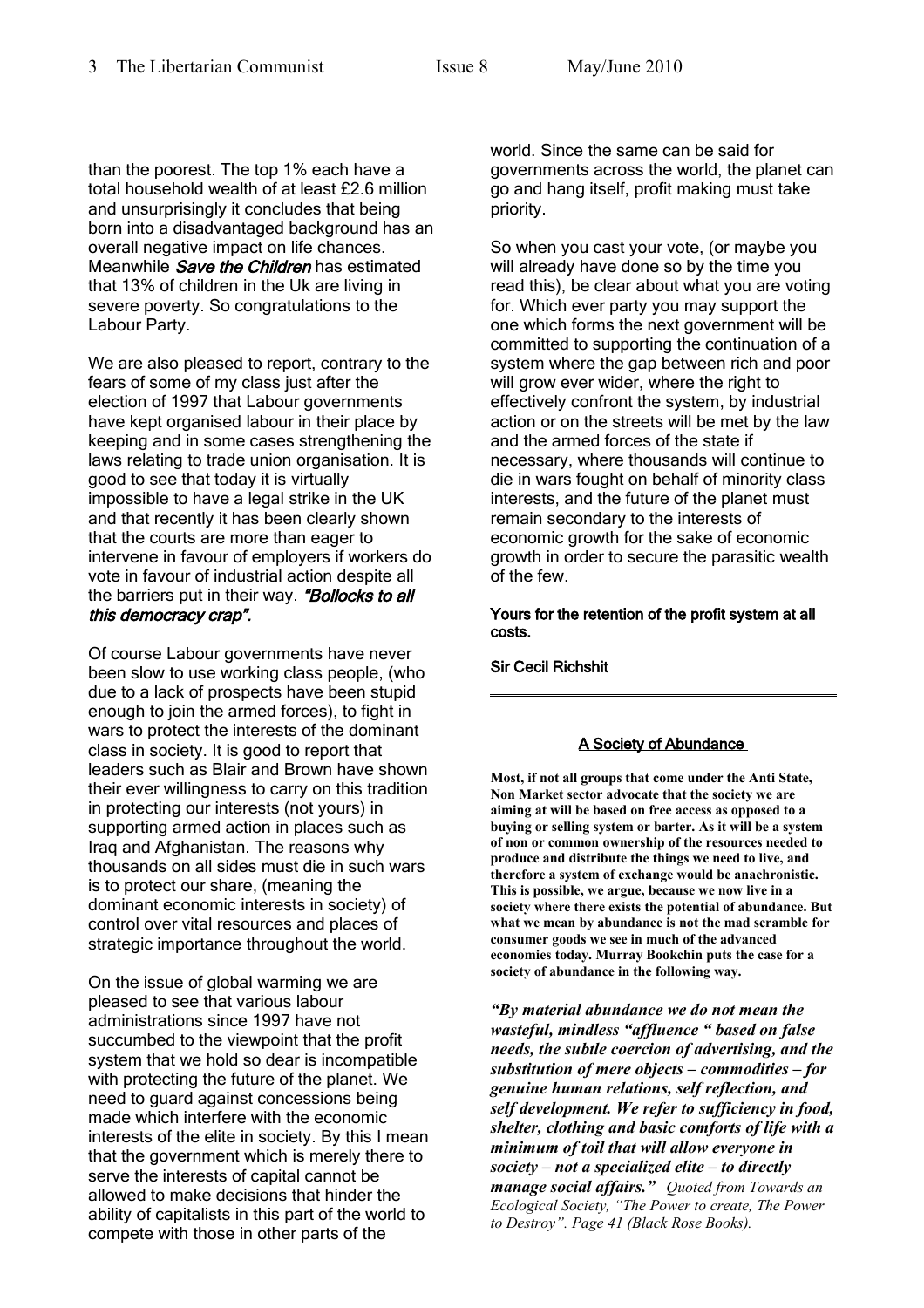## **Letters**

We have received two letters in response to the article "Twelve Months On" in the last issue. Mike sent in the following letter which provides some correction and further information to the section dealing with the Libertarian Communist grouping in the SPGB in the 1970s.

### Dear Lib Com

Got sent a copy of issue 7 by an AF member (and ex SPGB/Solidarity/Subversion) – not seen this before though aware of World in Common.

Your introduction refers back to the 1970's LC but the 'internal' publication you refer to was actually called 'Critical Theory and Revolutionary Practice', dated October 1972. The main article from that publication was called 'Monument or movement' (written by a Glasgow SPGB member) and is listed under 'Subversion' in the on the on-line Lib Com library (which also has the article 'Democracy and Ballots – correspondence between Subversion and the SPGB).

By the way the internal 'manifesto' distributed to members during the fractious debates of that period (1972) was signed, by amongst others, two names you may be familiar with – Adam Buick (who also wrote in CT&RP ) and John Crump.

A few of the early Lib Com supporters are still in the SPGB today! The rest of us followed the trajectory you describe.

#### Thanks, Mike

On other aspects of the article Lyla Bryne writes the following.

"In its first year TLC has not led to the sector being any more influential than it was a year ago". ............ Actually we don't know that for sure. Generally influences in society can be growing even if they are still not organised into more obvious decisive action………. Besides, the What's Happening? section of Lib Com 7 is pretty exciting and encouraging… ……… The future is unpredictable in some ways, but there is still the chance that certain

human conditions and changes beneath the surface that are propitious for communism/socialism will interact, gain strength by unity and break through, shedding capitalism like an old skin. Speed of change is of course relative, but slower change at the beginning is healthier if it results in a more comprehensive understanding of the situation and a deeper knowledge of what we want and how to achieve it. This is essential to the determined and enduring dedication that will be needed to create world wide revolution and a new, sane phase of human cultural evolution.

Lyla Bryne

## **Corporate Responsibility: but to whom?**

In issue 5 of TLC we included an article on Nestles and how they typified the gap between corporate rhetoric and reality. Well the TLC does not want to be accused of being merely anti Nestle, our aim is to rid ourselves of the system that corporations operate in. Perhaps Nestles are worse than some other corporations, perhaps they are bad at public relations or perhaps, to be frank, they just don't give a damm. From a financial viewpoint Nestles results for 2009 make good reading. There operating profits were (all figures in US Dollars) 14.85 billion (an increase on 2008) and they had a 67% increase in cash flow from 6.8 billion in 2008 to 16.93 last year. The IUF reports that Nestles will spend 9.6 billion buying its own shares for the purpose of channelling it huge cash flow in the direction of its shareholders. As with all corporations the CEO does not fare too badly. Paul Bulcke has a 2 million base salary plus half a million cash bonus and received another 8 million in various stocks and options. To help this pauper in his old age he received three quarters of a million dollar contribution to future pension benefits.

On the other side of the coin the IUF point out that if Nestles are really concerned about the destruction of the rain forests and peat fields caused by palm oil plantation why are they more concerned about copyright infringement than their supply chain in response to the Greenpeace palm oil campaign. Meanwhile a quick glance through the IUF website reveals that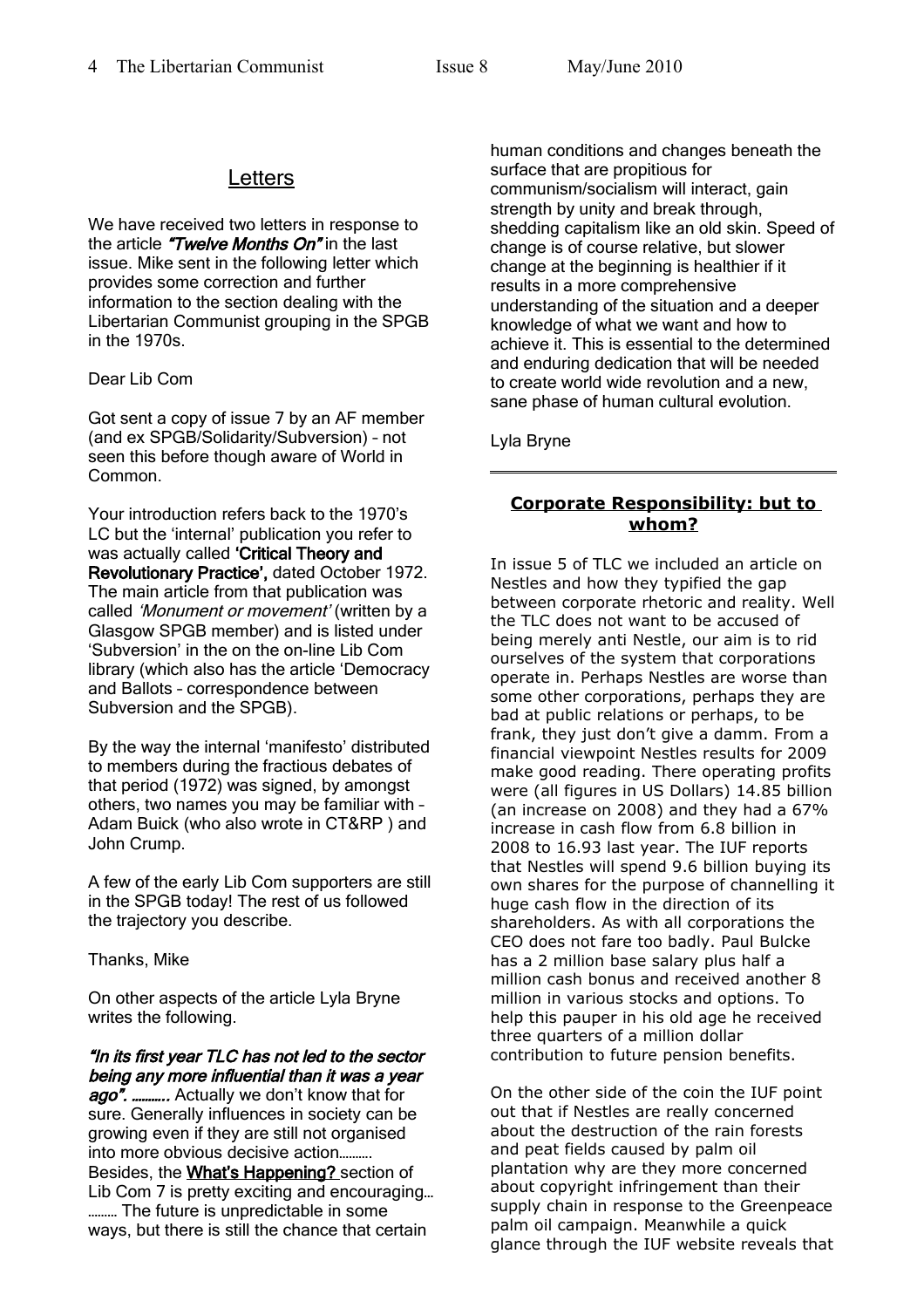they are either in or have been in dispute with their workforce in Russia, Indonesia, Tunisia, Hong Kong, Argentina and Ecuador. What is all that about a financially successful company being good for its employees? But this is not merely about Nestles or corporations in general but about the system they operate in. In the introduction (xxiii) to his book **Life Inc, Douglas Rushkoff** states the following: *"….. the corporation is itself a sociopathic entity, created for the purpose of generating wealth and expanding its reach by any means necessary. A corporation has no use for ethics, except for their potential impact on public relations and brand image. In fact, as many on the side of the environment, labor, and the left like to point out, corporate managers can be sued for taking any action, however ethical, if it compromises their ultimate fiduciary responsibility to share price."* 

The following piece is a edited and very much shortened version of an article entitled "Communique From an Absent Future". Part of this was posted on the World In Common forum in April. It is dated September 2009 and the full version can be found on htpp://wewanteverything.wordpress.com/2009/09/ 24/communiquefromanabsentfutur.

## Communique from an absent future

The university has no history of its own; its history is the history of capital. Its essential function is the reproduction of the relationship between capital and labor. Though not a proper corporation that can be bought and sold, that pays revenue to its investors, the public university nonetheless carries out this function as efficiently as possible by approximating ever more closely the corporate form of its bedfellows. What we are witnessing now is the endgame of this process, whereby the façade of the educational institution gives way altogether to corporate streamlining. Even in the golden age of capitalism that followed after World War II and lasted until the late 1960s, the liberal university was already subordinated to capital. Its role during the Cold War was to legitimate liberal democracy and to reproduce an imaginary society of free and equal citizens.

But if this ideological function of the public university was at least well-funded after the Second World War, that situation changed irreversibly in the 1960s, and no amount of social-democratic heel-clicking will bring back the dead world of the post-war boom. Beginning in the 1970s, capitalism entered into a terminal downturn in which permanent work was casualized and working-class wages stagnated, while those at the top were temporarily rewarded for their obscure financial necromancy, which has proved unsustainable.

The old student struggles are the relics of a vanished world. In the 1960s, as the postwar boom was just beginning to unravel, radicals within the confines of the university understood that another world was possible. But their mode of radicalization, too tenuously connected to the economic logic of capitalism, prevented that alignment from taking hold. Because their resistance to the Vietnam war focalized critique upon capitalism as a colonial war-machine, but insufficiently upon its exploitation of domestic labor, students were easily split off from a working class facing different problems. In the twilight era of the post-war boom, the university was not subsumed by capital to the degree that it is now, and students were not as intensively proletarianized by debt and a devastated labor market.

That is why our struggle is fundamentally different. The poverty of student life has become terminal: there is no promised exit. If the economic crisis of the 1970s emerged to break the back of the political crisis of the 1960s, today the economic crisis precedes the coming political uprising meaning we may finally supersede the cooptation and neutralization of those past struggles.

We seek to push the university struggle to its limits. Though we denounce the privatization of the university and its authoritarian system of governance, we do not seek structural reforms. We demand not a free university but a free society. A free university in the midst of a capitalist society is like a reading room in a prison; it serves only as a distraction from the misery of daily life. Instead we seek to channel the anger of the dispossessed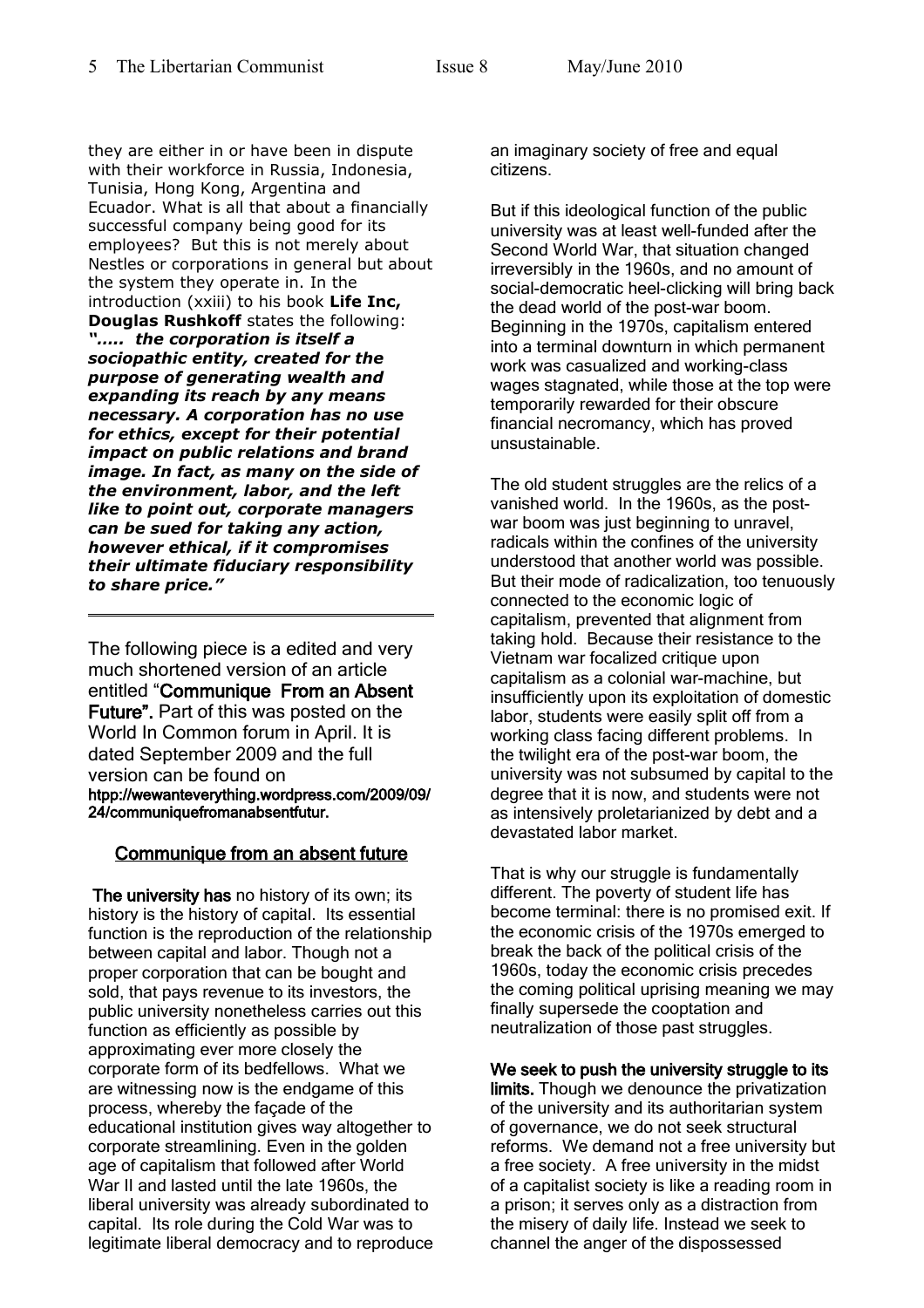students and workers into a declaration of war.

We have seen this kind of upsurge in the recent past, a rebellion that starts in the classrooms and radiates outward to encompass the whole of society. Just two years ago the anti-CPE movement in France, combating a new law that enabled employers to fire young workers without cause, brought huge numbers into the streets. High school and university students, teachers, parents, rank and file union members, and unemployed youth from the banlieues found themselves together on the same side of the barricades. (This solidarity was often fragile, however. The riots of immigrant youth in the suburbs and university students in the city centers never merged, and at times tensions flared between the two groups.) French students saw through the illusion of the university as a place of refuge and enlightenment and acknowledged that they were merely being trained to work. They took to the streets as workers, protesting their precarious futures. Their position tore down the partitions between the schools and the workplaces and immediately elicited the support of many wage workers and unemployed people in a mass gesture of proletarian refusal.

As the movement developed it manifested a growing tension between revolution and reform. Its form was more radical than its content. While the rhetoric of the student leaders focused merely on a return to the status quo, the actions of the youth – the riots, the cars overturned and set on fire, the blockades of roads and railways, and the waves of occupations that shut down high schools and universities – announced the extent of the new generation's disillusionment and rage. Despite all of this, however, the movement quickly disintegrated when the CPE law was eventually dropped. Ultimately the movement was unable to transcend the limitations of reformism.

The Greek uprising of December 2008 broke through many of these limitations and marked the beginning of a new cycle of class struggle. Initiated by students in response to the murder of an Athens youth by police, the uprising consisted of weeks of rioting, looting, and occupations of universities, union offices, and television stations. Entire financial and

shopping districts burned, and what the movement lacked in numbers it made up in its geographical breadth, spreading from city to city to encompass the whole of Greece. As in France it was an uprising of youth, for whom the economic crisis represented a total negation of the future. Students, precarious workers, and immigrants were the protagonists, and they were able to achieve a level of unity that far surpassed the fragile solidarities of the anti-CPE movement.

Here content aligned with form; whereas the optimistic slogans that appeared everywhere in French demonstrations jarred with the images of burning cars and broken glass, in Greece the rioting was the obvious means to begin to enact the destruction of an entire political and economic system.

Ultimately the dynamics that created the uprising also established its limit. It was made possible by the existence of a sizeable radical infrastructure in urban areas, in particular the Exarchia neighborhood in Athens. The squats, bars, cafes, and social centers, frequented by students and immigrant youth, created the milieu out of which the uprising emerged. However, this milieu was alien to most middle-aged wage workers, who did not see the struggle as their own. Though many expressed solidarity with the rioting youth, they perceived it as a movement of entrants – that is, of that portion of the proletariat that sought entrance to the labor market but was not formally employed in full-time jobs. The uprising, strong in the schools and the immigrant suburbs, did not spread to the workplaces.

Our task in the current struggle will be to make clear the contradiction between form and content and to create the conditions for the transcendence of reformist demands and the implementation of a truly communist content. As the unions and student and faculty groups push their various "issues," we must increase the tension until it is clear that we want something else entirely. We must constantly expose the incoherence of demands for democratization and transparency. What good is it to have the right to see how intolerable things are, or to elect those who will screw us over? We must leave behind the culture of student activism, with its moralistic mantras of non-violence and its fixation on single-issue causes. The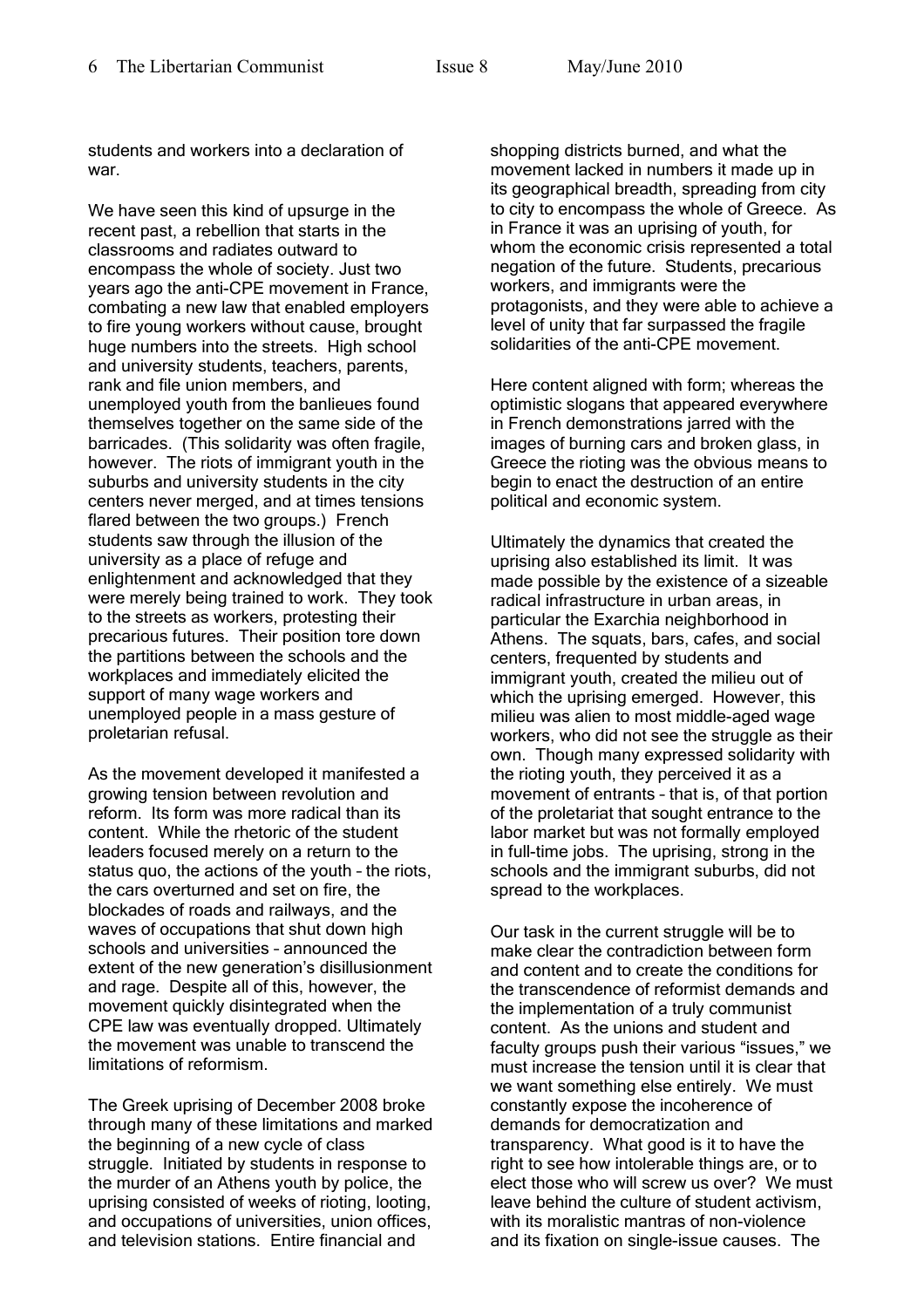only success with which we can be content is the abolition of the capitalist mode of production and the certain immiseration and death which it promises for the 21st century. All of our actions must push us towards communization; that is, the reorganization of society according to a logic of free giving and receiving, and the immediate abolition of the wage, the value-form, compulsory labor, and exchange. Occupation will be a critical tactic in our struggle, but we must resist the tendency to use it in a reformist way. The different strategic uses of occupation became clear this past January when students occupied a building at the New School in New York. A group of friends, mostly graduate students, decided to take over the Student Center and claim it as a liberated space for students and the public. Soon others joined in, but many of them preferred to use the action as leverage to win reforms, in particular to oust the school's president. These differences came to a head as the occupation unfolded. While the student reformers were focused on leaving the building with a tangible concession from the administration, others shunned demands entirely. They saw the point of occupation as the creation of a momentary opening in capitalist time and space, a rearrangement that sketched the contours of a new society. We side with this anti-reformist position. While we know these free zones will be partial and transitory, the tensions they expose between the real and the possible can push the struggle in a more radical direction.

We intend to employ this tactic until it becomes generalized. In 2001 the first Argentine piqueteros suggested the form the people's struggle there should take: road blockades which brought to a halt the circulation of goods from place to place. Within months this tactic spread across the country without any formal coordination between groups. In the same way repetition can establish occupation as an instinctive and immediate method of revolt taken up both inside and outside the university. We have seen a new wave of takeovers in the U.S. over the last year, both at universities and workplaces: New School and NYU, as well as the workers at Republic Windows Factory in Chicago, who fought the closure of their factory by taking it over. Now it is our turn.

To accomplish our goals we cannot rely on those groups which position themselves as our representatives. We are willing to work with unions and student associations when we find it useful, but we do not recognize their authority. We must act on our own behalf directly, without mediation. We must break with any groups that seek to limit the struggle by telling us to go back to work or class, to negotiate, to reconcile. This was also the case in France. The original calls for protest were made by the national high school and university student associations and by some of the trade unions. Eventually, as the representative groups urged calm, others forged ahead. And in Greece the unions revealed their counter-revolutionary character by cancelling strikes and calling for restraint.

As an alternative to being herded by representatives, we call on students and workers to organize themselves across trade lines. We urge undergraduates, teaching assistants, lecturers, faculty, service workers, and staff to begin meeting together to discuss their situation. The more we begin talking to one another and finding our common interests, the more difficult it becomes for the administration to pit us against each other in a hopeless competition for dwindling resources. The recent struggles at NYU and the New School suffered from the absence of these deep bonds, and if there is a lesson to be learned from them it is that we must build dense networks of solidarity based upon the recognition of a shared enemy. These networks not only make us resistant to recuperation and neutralization, but also allow us to establish new kinds of collective bonds. These bonds are the real basis of our struggle.We'll see you at the barricades. **Research and Destroy.**

## **Tolpuddle Festival 2010**

This year's Tolpuddle Festival will take place on Friday July 16<sup>th</sup> to Sunday July 18<sup>th</sup>. The Libertarian Communist will be hosting an Anti State, Non Market stall on the Saturday and Sunday and anyone in our sector is invited to lend a hand. I am in contact with Freedom to get literature from a variety of groups in our sector. Hope to see some of you there. The Stall has cost £50 so contributions to this would be very welcome.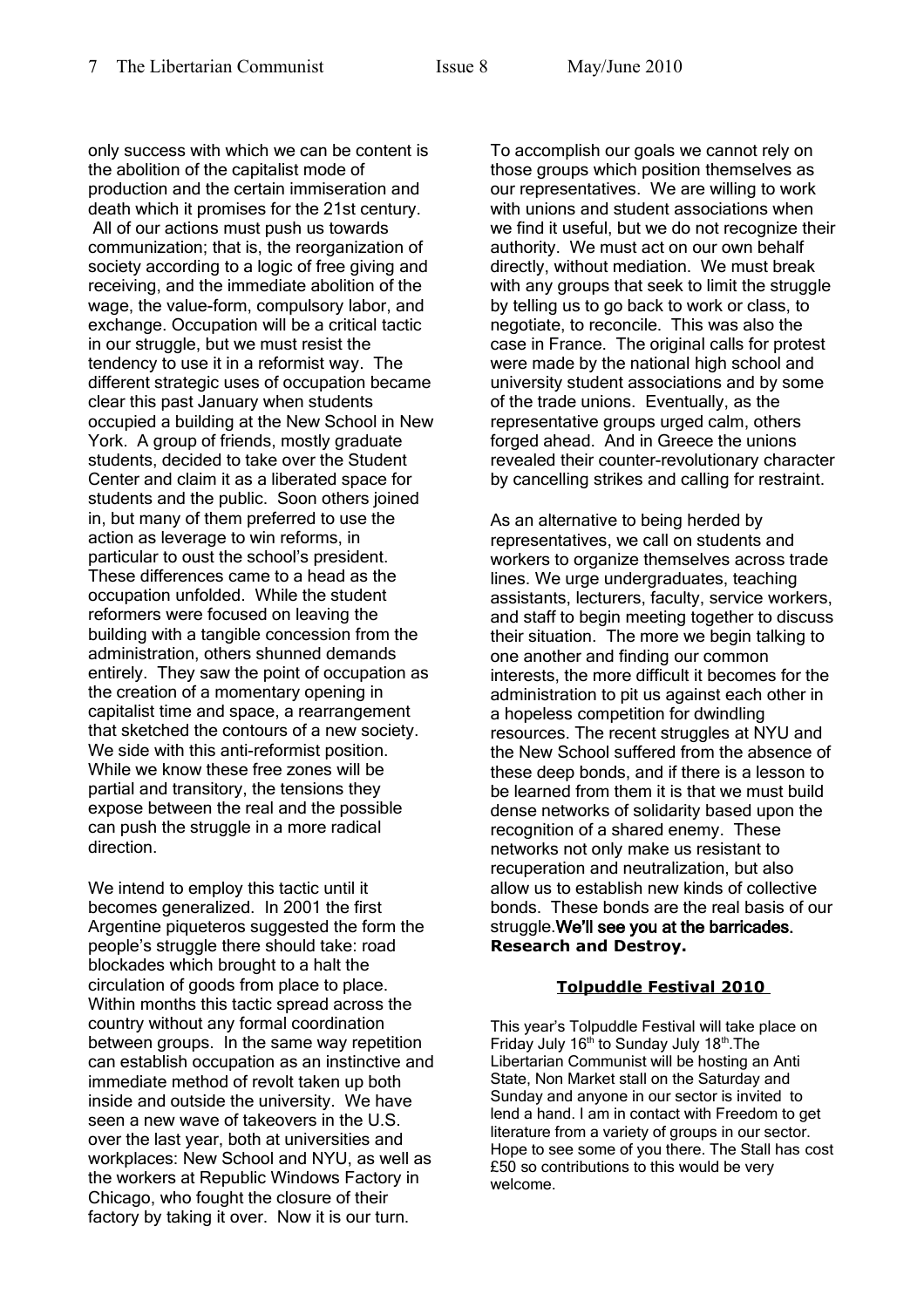## **capitalism, socialism and ethics**

## **Lyla Byrne**

In the present age of humanity global communications have multiplied making information available from all the interconnected fields of endeavour. It has never been more possible for people to share knowledge for mutual benefit; but access to and application of knowledge is prevented by the numerous shackles on ideas and actions which are necessary to maintain minority rule.

Ideas about democracy, human rights and environmental justice are among those that have developed though interaction, but their dissemination and implementation, as with other information, is held up, or is much slower than it need be, and in some places there has even been a reversal of development of ideas and practice in these respects. These problems are all caused and/or held in place by the present system – capitalism - in which the owning minority must prioritize financial profit to keep their power, and the working majority generally do the work that the profit motive dictates – and in the way that the profit motive dictates that it should be done - to get money just to survive. This puts innumerable preventions, obstacles and distractions in our way; from indoctrination into believing that capitalism is a necessary system for our wellbeing to the unnecessary poverty and war that it produces.

It is significant that, in capitalism, people who have organized to campaign and take action for democracy and for human rights, other animal rights and environmental justice are in constant conflict with business interests and with governments. There are also many people who have been overwhelmed by the chaos, the horrific suffering, the waste of previous efforts and the waste of present resources that happens as a matter of course in this

aggressively competitive, divisive, psychotic system.

Humanitarian principles however have survived so far and continued to develop here and there, and are perhaps more influential than they are thought to be by some. For example, despite the U.N. being set up within capitalism, and in many ways under the auspices of the U.S. business empire, to have any credence, it's statements of purpose have to be based not only on the integrity of states and financial ownership (which are merely constructs for serving the minority owning class) but on valuing human health in the widest sense, scientifically understood, and on democracy.

The harm that can be done by violence is recognized. Hence terrorism and wars of aggression are illegal. It is held unlawful that states, communities or individuals should be coerced by violence or threats of violence or economic pressure without reason being demonstrated concerning self defence or defence of others. It is stated as a founding purpose of the U.N. that it provide for disputes to be settled with negotiation and democratic procedure. Inherent in this is the realization that this is the way for reasonable beings to behave, i.e. that this is the informed ethical choice.

In practice of course, in capitalism, despite the stalwart efforts of many, law making, and general policy making and implementation are affected and manipulated such that more often than not what happens is the complete opposite to the stated intention. There are many cases of U.N. employees committing the kind of crimes that they are supposed to be preventing, but I would argue that this is largely due to ignorance produced by the system and the pressures it imposes. Peace keepers have been put in situations in which it is impossible to carry out the assigned task due to the power of the minority financial interests involved in the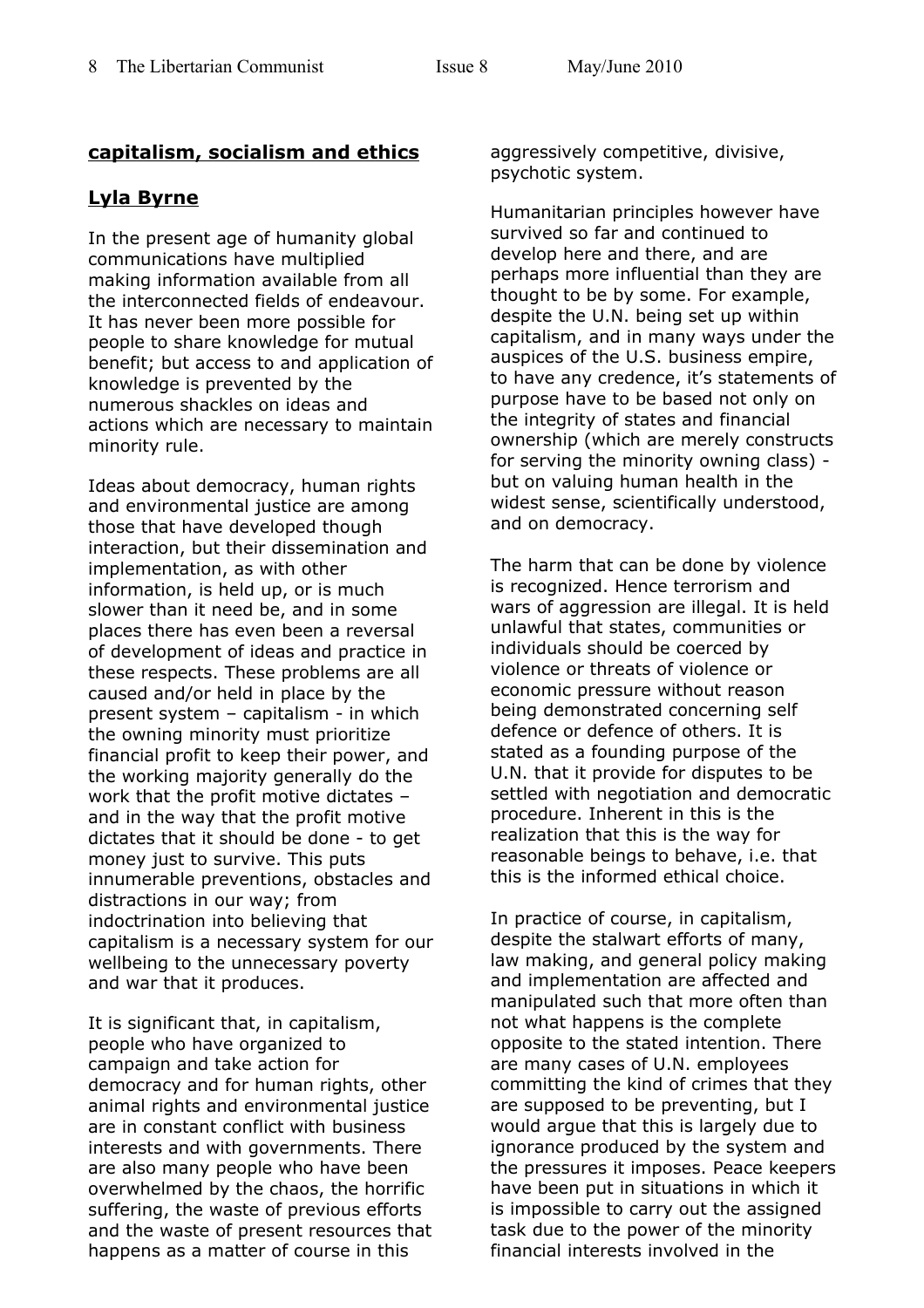conflict and due to having insufficient resources and support themselves. Despite having to function in such a corrupt and insane system, there are also U.N. employees who work compassionately and diligently to protect and promote health and democracy, for instance conducting research into poverty and disease, studying the causes and effects of climate change, monitoring elections, bringing food and medical aid, and in war zones as peace keepers and observers – not infrequently being killed or injured.

However, the belief amongst U.N. workers, or any one else, that the U.N. as it stands in capitalist system is primarily for peace, health and democracy world wide is an illusion, because minority ownership generally means minority power in the U.N. as everywhere else. And even if this domination by the most powerful minority groups is not accepted (where there are majority votes against), within capitalism it will in one way or another be imposed, whatever harm this does to the chances of peace, human health or democratic systems.

For example, numerous U.N. resolutions against actions by Israeli forces in Palestine have been completely ignored. The Israeli government and business interests can get away with this because the U.S. not only turns a blind eye, but actively supports them by supplying funding and military equipment. This is mainly because U.S. business interests want to keep Israel as a strategically important and nuclear armed U.S. base from which to control the resource rich Middle East. As well as blocking peace initiatives, reasons given to the U.N. for sanctions or war are usually fabricated or insincere and hypocritical. 'Bringing democracy' to Afghanistan and Iraq actually meant *military and corporate take over with positive media coverage and funding for election candidates who support this*. Again, the real reasons (or

causes) are to do with extending or protecting the business interests of a minority.

Capitalist governments are highly pressured by the general financial priorities of sustaining capitalism and the particular financial priorities of the minority capitalist class where power resides due to capitalist laws of ownership. There is immense wealth behind certain lobbying groups and the most powerful states or economic groupings have extra 'rights' of veto at the highest level in the U.N and else where. Indeed this is the only way that they agree to take part. Minority rule is dictatorship of some sort. In 'the west' there is simply an extra layer of mendacity; the dictatorship is disguised by a façade of democracy behind which a wealthy minority have inordinate power by 'owning' the means of life and the mass media.

For many, the façade is not really needed, as they simply prize capitalism and capitalist morality; the laws that justify minority ownership, lack of control of their own lives for the majority, home repossessions, poverty, harsh punishments, war and mass starvation. However, to return to my point above, even as we stand, surrounded by capitalist propaganda, health and democracy including human rights *are there as stated aims.* I.e. they are accepted as *what should be* and thus as *what is ethical in that sense.* Governments in the main pay lip service to U.N. principles, and they try to persuade us that they have noble intentions to do with human wellbeing – and many believe their own lies. So why the pretence? Presumably it has to be done to maintain sufficient support from the majority – which in turn means that the majority have a moral sense of direction beyond the capitalist law of 'power from financial ownership', 'prioritise financial profit' and 'might is right'.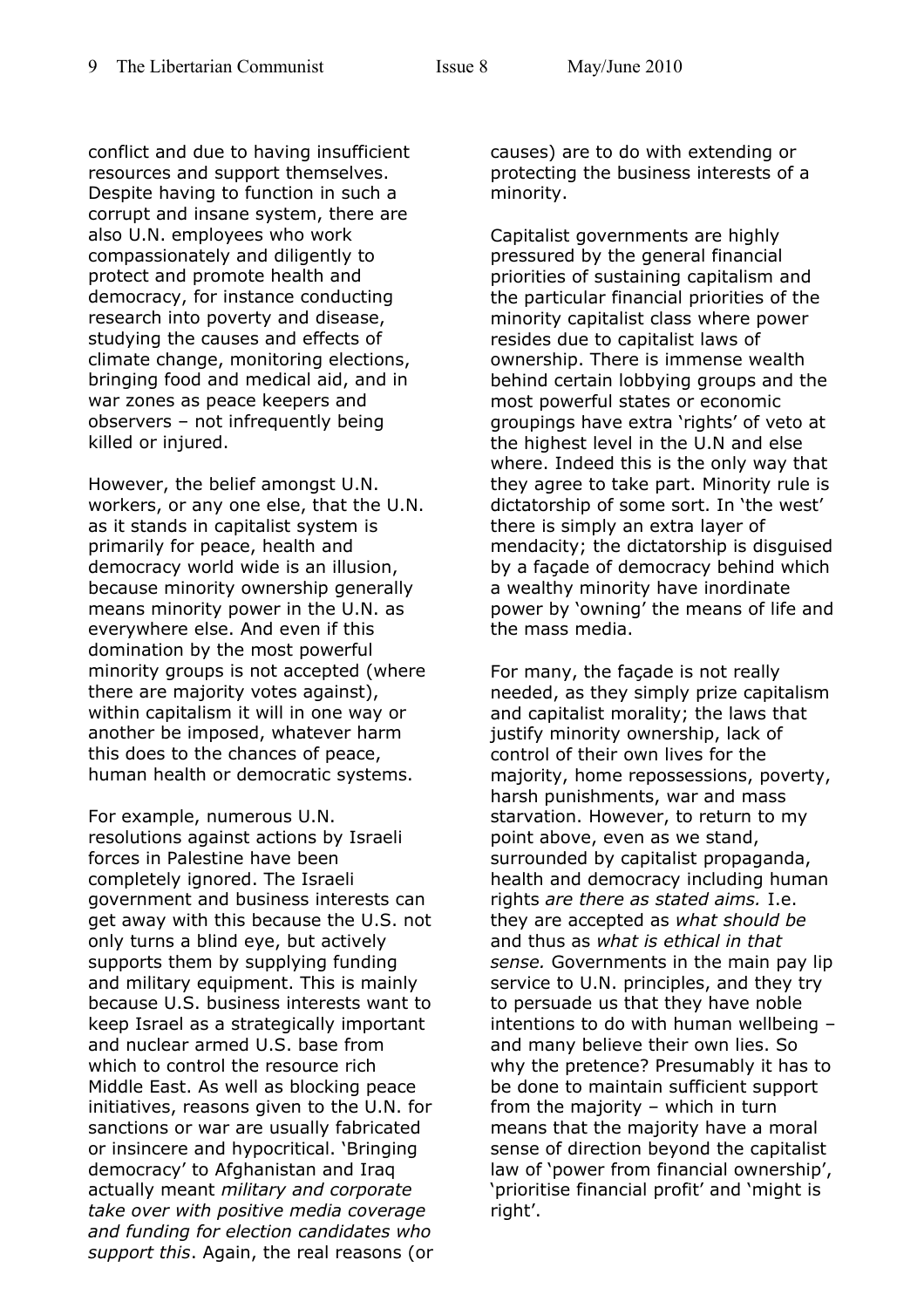Some of the major supporters of capitalism would like it to be ethical concerning human welfare, but it cannot be, because its driving principle is for capital accumulation, which means that financial profit must come before our needs for wellbeing. It is inherent to capitalism that it is non ethical with regard to health, the environment and democracy; and hence to sell itself it has to pretend to be and/or pervert ethical concepts and/or distract people from awareness of our common interests and the potential of peaceful cooperation. Thus in capitalism so much information is withheld, obscured, or partially presented so as to give a false impression, and people are set against each other. This largely happens without conscious intent due to the simple passing on of indoctrination.

Conversely to capitalism, socialism is inherently ethical with regard to health, the environment and democracy. This is because it is produced by 1) knowledge of how workers are exploited by a ruling class, 2) knowledge of how the processes of exploitation affect us, 3) knowledge of a different system in which it is possible for the world to be free from oppression and deprivation, so that communities can make decisions for themselves and directly for wellbeing 4) wanting and choosing this different system. The capitalist case is full of deceptions and divisiveness; where as the socialist case relies on the truth and compassion.

Votes do not really count, or the resultant changes that benefit workers are not safe unless there are no other powers that can usurp their power; and in capitalism there are always other powers at work. The only way to solve this problem is to change the system. Socialism is about the power of the majority to unite for this purpose; to do away with a ruling class and instead to establish the equality democracy of common ownership and free access. This is wanted *because* this is how we

can cooperate for mutual benefit; *because* this makes it possible to put an end to war and poverty; *because* this enables us to prevent and to ease suffering and to bring wellbeing and enhancement of life.

To deny that socialism is ethical in this sense would be to a) deny the existence of core values that we need to motivate us to get rid of capitalism and to explore the potential of human cooperation using equality democracy or b) refuse to accept the way that ethical terms are being used the world over to express dissatisfaction and frustration with capitalism, to express that its deceptions are wearing increasingly thin, and to completely sweep them aside, so that the benefits of socialism may be clearly seen.

The following quote is from **Towards an Ecological Society, Murray Bookchin page 66.**

*"Accumulation is determined not by the good or bad intentions of the individual bourgeois, but by the commodity relationship itself, by what Marx so aptly called the cellular unit of the bourgeois economy".* 

*"To appeal to his human interests over his economic ones is to ignore the brute fact that his very authority is a function of his material being. He can only deny his economic interests by denying his own social reality, indeed, by denying that very authority which victimizes his own humanity. It requires a grotesque self deception, or worse, an act of ideological social deception, to foster the belief that this society can undo its very law of life in response to ethical arguments or intellectual persuasion."*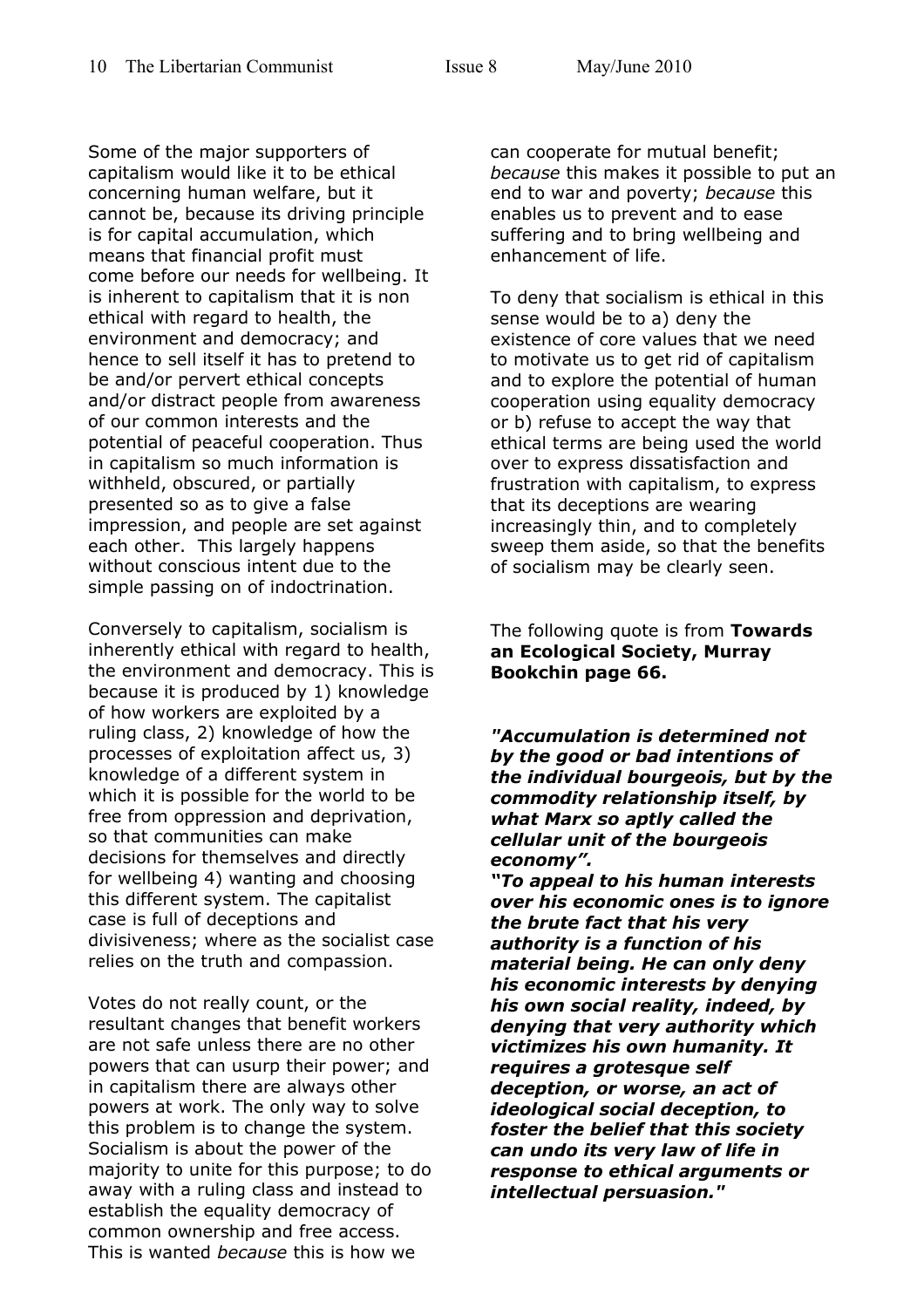## What's Happening?

#### News and contact information from the ASNM Sector.

The following is from the Radical History Network of North East London (RHN). By the time you receive this issue that non event called the General Election may well be over but this is well worth including, although we would not endorse all of it.

Our five-minutes-every-five-years worth of "democracy" happens on 6 May. But is there anyone out there who still believes that the world, owned and run by a partnership of private property and state regulation, is in any way controlled by electing members of parliament? That the great dictatorship of modern society is supervised by the House of Commons? That any social control exists over bankers running up massive debts to someone or other, or over police seen murdering and attacking people on television, or over judges finding them NOT GUILTY? Or any of the tin pots? or any MPs claiming expenses? or any of the "celebrities "?

But people know the real situation and we should not waste time and effort repeating it. Our energy should go in outlining our alternative:

- Every workplace, administrative unit, public institution, housing estate, media outlet, bank, be taken into common ownership and run by elected committees
- That federations of these councils or communes are co-ordianted for greater administration
- All private and state property is abolished and replaced by a network of these collectives

Voting only keeps the present gang in charge. Perhaps one sole exception is voting against fascists . Some people say democracy gives us space to operate as socialists but this space was not won by voting but by direct action in the forms of strikes, riots, occupations, demonstrations and suchlike. Voting will not keep out the fascists if the ruling class decide on fascism to keep us down, as they did with Hitler and co in the1920s. But we should not invite a bloody struggle and should do all we can to prevent modern day fascists getting political

positions by voting against the BNP and their Euro mates.

Of course not all parliamentary candidates are careerists on the gravy train but, with the best will in the world, their efforts are quite unable to change the country, or even parts of it. Those on the political left should see the futility of seeking political representation and get down to organising against poverty, ill health, illiteracy and homelessness all over the world. This point was made by the early libertarians against those who wanted political parties for change in the long lost history of the last centuries. Many ordinary people, following the Chartists, campaigned for the Right to Vote for all. We now find our choice limited to Tweedle Dee or Tweedle Dum and a new choice faces us. What we need is not new leaders but a new system. Peter Kropotkin was right, Marx and Lenin were wrong, and we should learn from past mistakes.

Elections are not just a subject for abstaining or ridicule and derision but a time for serious argument and debate. People may still believe in politicians, we have to argue hard to expose every promise, word, dot and comma of this short-sighted option, not just seek to impose it. A recent discussion sparked off by the People's Manifesto came up with some interesting ideas -

- Arm pensioners on request so that they can rob banks to get enough money to live
- Put a 'None of the Above' option on ballot papers
- Disguise leopards as foxes to give the gentry a scare
- Make the police wear 'I'm Here To Help' badges
- Those in favour of ID cards with nothing to hide should be banned from having curtains

And so on, very amusing, but it doesn't change the basic facts - the rich get richer while we still have no control over our lives. For us the best option is a hung parliament, which they all are against. Use the system for its own destruction, vote tactically for a hung parliament and watch them squabble, while we get on and organise.

RADICAL HISTORY NETWORK OF NORTH EAST LONDON (RAHN) DETAILS NEXT PAGE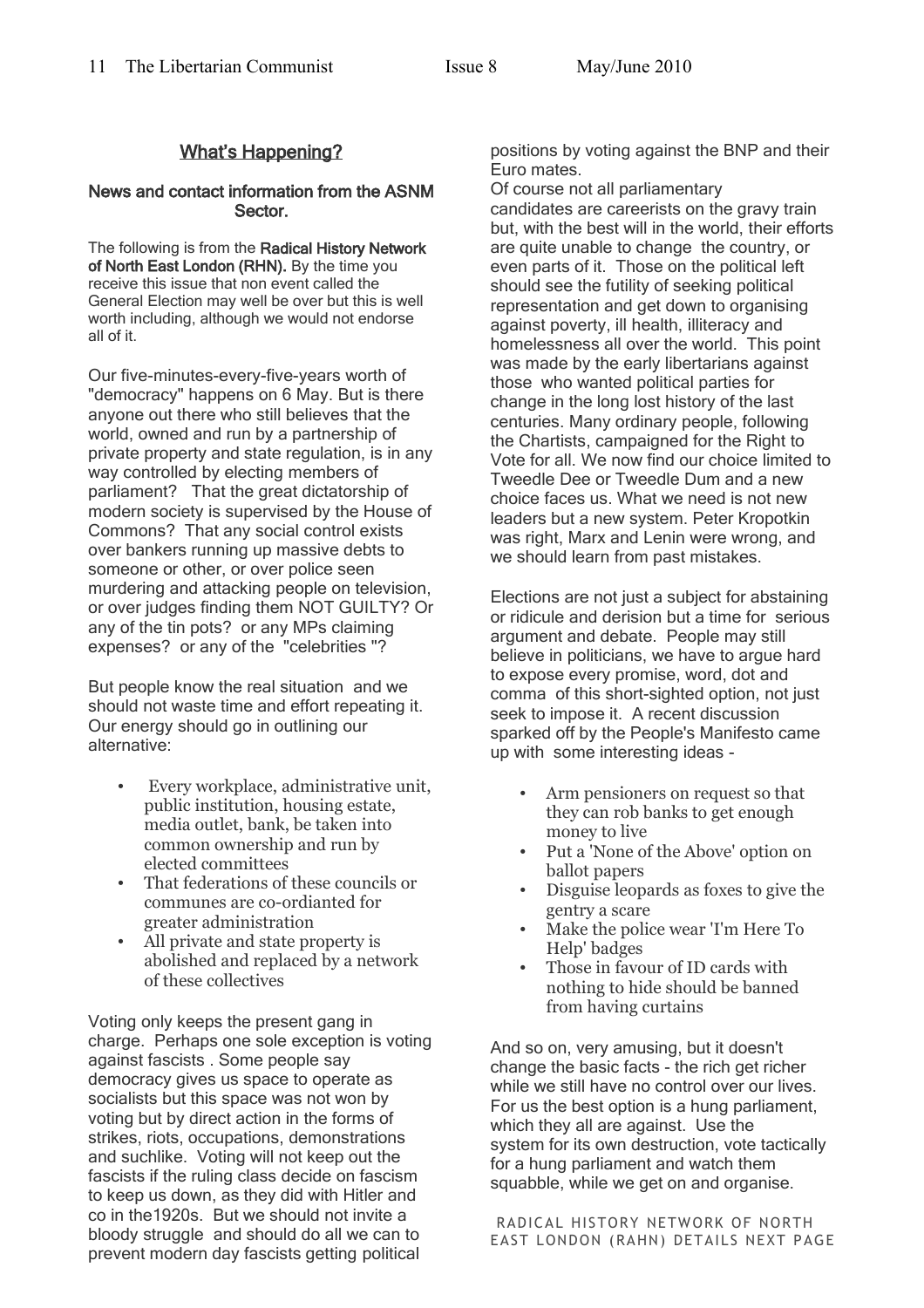## Radical History Network of North East London

Email: [radicalhistorynetwork@googlemail.com](mailto:radicalhistorynetwork@googlemail.com) The piece on the previous page refers to a meeting due to be held on Wednesday May 5<sup>th</sup>, Vote for a New Society not a Political Party. The group covers subjects that are, "local, topical or of special interest". It is broadly Libertarian Socialist in outlook.

#### worldsocialistmovement/SPGB:

#### worldsocialism.org/spgb: Postal address: 52 Clapham High Street London SW4 7UN. Email spgb@worldsocialim.org

### Forthcoming Meetings

All to be held at the above address on Saturdays commencing at 6.00 PM

June 5<sup>th</sup> "Slums and Slumps: Housing under Capitalism"? – Speaker Paul Bennett.

June 19<sup>th</sup> "Class Struggle and Climate Change the Politics of Personal Consumption " – Speaker Paddy Shannon.

July 3rd "Business Growth in conflict with the Environment" – Speaker Glenn Morris

#### Northern Anarchist Network (NAN)

If you want further information on the conference or the group contact: Brian Bamford, 46 Kingsland Road, Rochdale, Lancs Ol1 3HQ or email [northernvoices@hotmail.com](mailto:northernvoices@hotmail.com)  ======================================

#### World In Common: [www.worldincommon.org](http://www.worldincommon.org/) Email [worldincommon@yahoogroups.com](mailto:worldincommon@yahoogroups.com)

As stated previously very good for discovering groups that do, or have made up the Anti State, Non Market sector. Like all discussion forums it sometimes suffers from discussions that go on too long but it is well worth exploring as some of the posts give out information you might not have picked up elsewhere. Some of the news from this section has come from this source. So join the forum and help take if forward.

#### Anarchist Federation: [www.afed.org.uk :](http://www.afed.org.uk/) Postal Address BM Arnafed, London WC1N 3XX. Email [info@afed.org.uk](mailto:info@afed.org.uk)

 A new pamphlet has recently been published, An Introduction to Anarchist Communism. Must get a copy myself as I am just getting into Kropotkin The Manchester website is well worth a visit for looking at texts from former organisations such as Solidarity, Subversion and Wildcat. Industrial Workers of the World: www. iww.org Or P/O Box 1158, Newcastle Upon Tyne, NE99 4XL Email: rocsec@iww.org.uk.

Get in touch if you want advice on employment law, if you want to join as an individual or if there is support for organising at your workplace but you do not wish to pay high dues or get involved with large bureaucracies.

Much the same applies to the next group.

 Solidarity Federation. [www.solfed.org.uk](http://www.solfed.org.uk/) or PO Box 29, South West D.O Manchester M15 5HW Email: [solfed@solfed.org.uk](mailto:solfed@solfed.org.uk)

#### www.Libcom.org;

Another place to keep up with news from around the world from a Libertarian Communist view point. Also has Library, History and Gallery sections as well as active online forums.

## Wrekin Stop War

This can be found at [www.wrekinstopwar.org](http://www.wrekinstopwar.org/) or contact

Duncan Ball, 23 Sunderland Drive, Leegomery Salop, TF1 6XX email: [admin@wrekinstopwar.org.uk](mailto:admin@wrekinstopwar.org.uk)

## Red and Black Notes

The geo cities site that used to host RBN has been out of action for some time. You can obtain some RBN items from libcom.org as listed above. If you want to know more than read issue 6 Of The Libertarian Communist and the article by Neil Fettes pp.4-7. Recommended site if you can still obtain the full listings.

See also Institute for Anarchist Studies, the very similar but separate Anarchist Studies Journal, Anarchist Archives, Red and Anarchist Action network redanarchist.org. And Socialist Labor Party of America [www.slp.org.](http://www.slp.org/) (Not to be confused with the Scargill mob).

The Libertarian Communist is sent out by post or email, free of charge. We would like to thank those readers who have made donations either by money or postage stamps. Such donations help keep this discussion bulletin going and hopefully will help achieve, in time, a bigger and better publication.

If you wish to make a financial contribution please make cheques payable to (World of Free Access) and send them or stamps to the address on Page 2